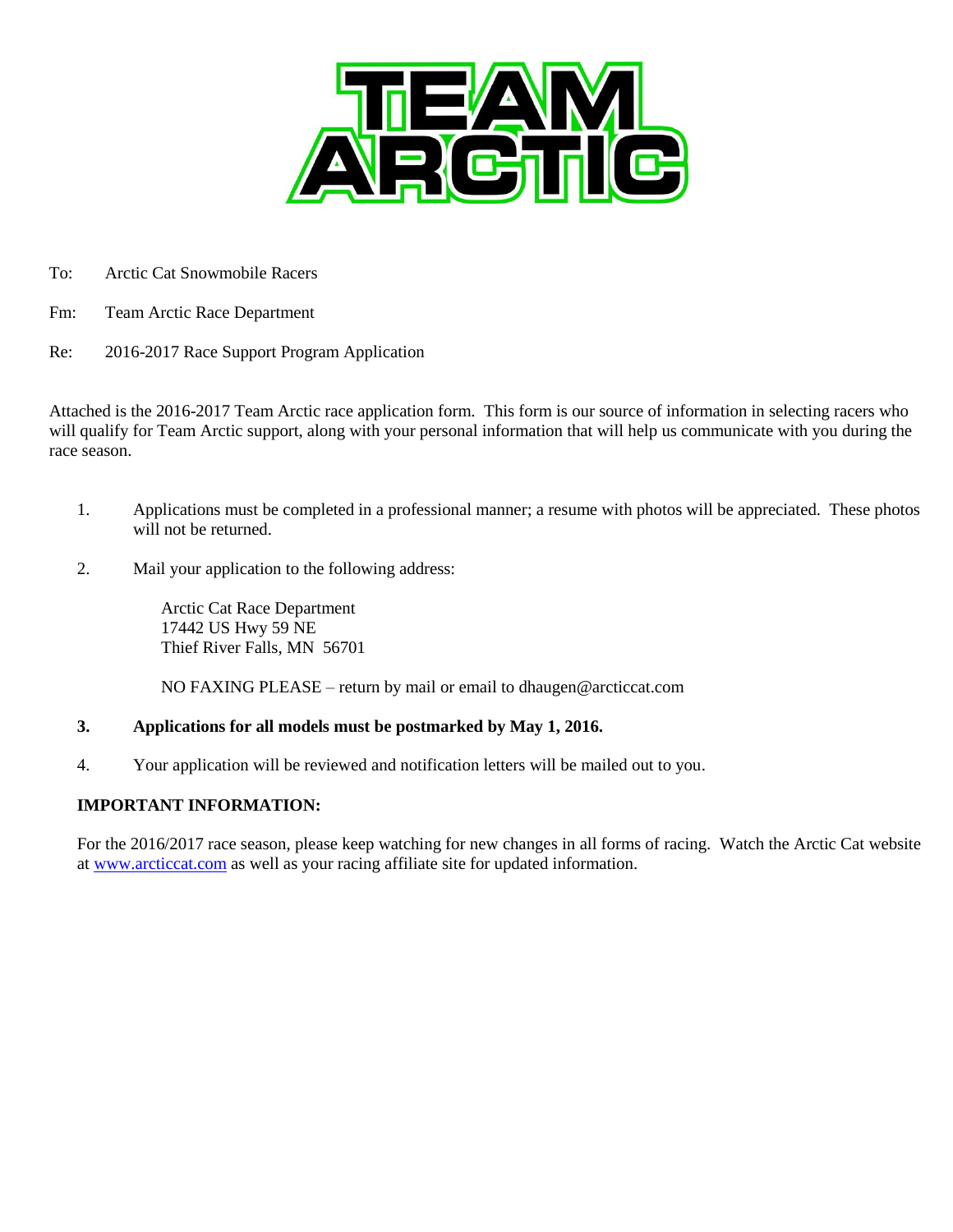### **2016-2017 Team Arctic Snowmobile Race Program Application Form**

| (Please type or print clearly) – This application must be filled out completely    |              |                                                        |             |                       |                            |                                                                                                                                                                                                                                |       |                                                                                 |
|------------------------------------------------------------------------------------|--------------|--------------------------------------------------------|-------------|-----------------------|----------------------------|--------------------------------------------------------------------------------------------------------------------------------------------------------------------------------------------------------------------------------|-------|---------------------------------------------------------------------------------|
|                                                                                    |              |                                                        |             |                       |                            |                                                                                                                                                                                                                                |       | Have you ever applied to be on the program before? Yes No (If yes, what year(s) |
|                                                                                    |              |                                                        |             |                       |                            |                                                                                                                                                                                                                                |       |                                                                                 |
|                                                                                    |              |                                                        |             |                       |                            |                                                                                                                                                                                                                                |       |                                                                                 |
|                                                                                    |              |                                                        |             |                       |                            |                                                                                                                                                                                                                                |       |                                                                                 |
|                                                                                    |              |                                                        |             |                       |                            | Shipping Address: Nicolas Contractor Contractor Contractor Contractor Contractor Contractor Contractor Contractor Contractor Contractor Contractor Contractor Contractor Contractor Contractor Contractor Contractor Contracto |       |                                                                                 |
|                                                                                    |              |                                                        |             |                       |                            |                                                                                                                                                                                                                                |       |                                                                                 |
|                                                                                    |              |                                                        |             |                       |                            |                                                                                                                                                                                                                                |       |                                                                                 |
|                                                                                    |              |                                                        |             |                       |                            | Evening: $\frac{1}{2}$ Evening:                                                                                                                                                                                                |       |                                                                                 |
|                                                                                    |              |                                                        |             |                       |                            |                                                                                                                                                                                                                                |       |                                                                                 |
| What type of racing do you plan on competing in this year? (Circle all that apply) |              |                                                        |             |                       |                            |                                                                                                                                                                                                                                |       |                                                                                 |
| <b>Type:</b><br><b>Class:</b><br>Division:                                         | Pro<br>Stock | Sno Cross Cross Country Hillclimb<br>Pro Lite Semi Pro | <b>Open</b> | Juniors<br>Imp. Stock | Oval<br>Womens<br>Modified | <b>Masters</b>                                                                                                                                                                                                                 | Sport | Drag Enduro Other<br>Amateur                                                    |
| What class(s) did you race in last year? (Circle all that apply)                   |              |                                                        |             |                       |                            |                                                                                                                                                                                                                                |       |                                                                                 |
| Pro                                                                                | Pro Lite     | Semi Pro                                               | Juniors     | Womens                |                            | Masters Expert 85 Sport                                                                                                                                                                                                        |       | Amateur                                                                         |

Please select the model(s) you are applying for by indicating the number of units you would like from the choices below. These are the only models available through the race program this season, and are subject to change without notice. Models available in colors listed ONLY. Sorry no exceptions. **\*\* Note: Because of build dates, not all models may be available on the Race Program for the 2016 Summer Drag or Speed Run season. Please see estimated first run build date listed behind each model. Please note all dates are subject to change and this does not mean we can guarantee your sled will be available at this time.**

| ZR 4000 129 SP US GRN [344] 6-7-16     | M 8000 162 MC US GRN [255] 6-30-16  |
|----------------------------------------|-------------------------------------|
| ZR 6000 129 R XC US GRN [380] 11-1-16  | M 8000 153 SP US GRN [226] 6-21-16  |
| ZR 6000 129 SX R US GRN [379] 10-27-16 | M 8000 153 LTD US BLK [230] 6-27-16 |
| XF 8000 141 HC US ORN [139] 6-17-16    | M 8000 162 LTD US BLK [245] 7-11-16 |
| XF 9000 141 HC LTD US BLK [414] 9-7-16 | M 8000 153 HCR US GRN [253] 6-27-16 |
| M 8000 141 SP ES US GRN [222] 6-20-16  | M 8000 153 MC US GRN [82] 6-29-16   |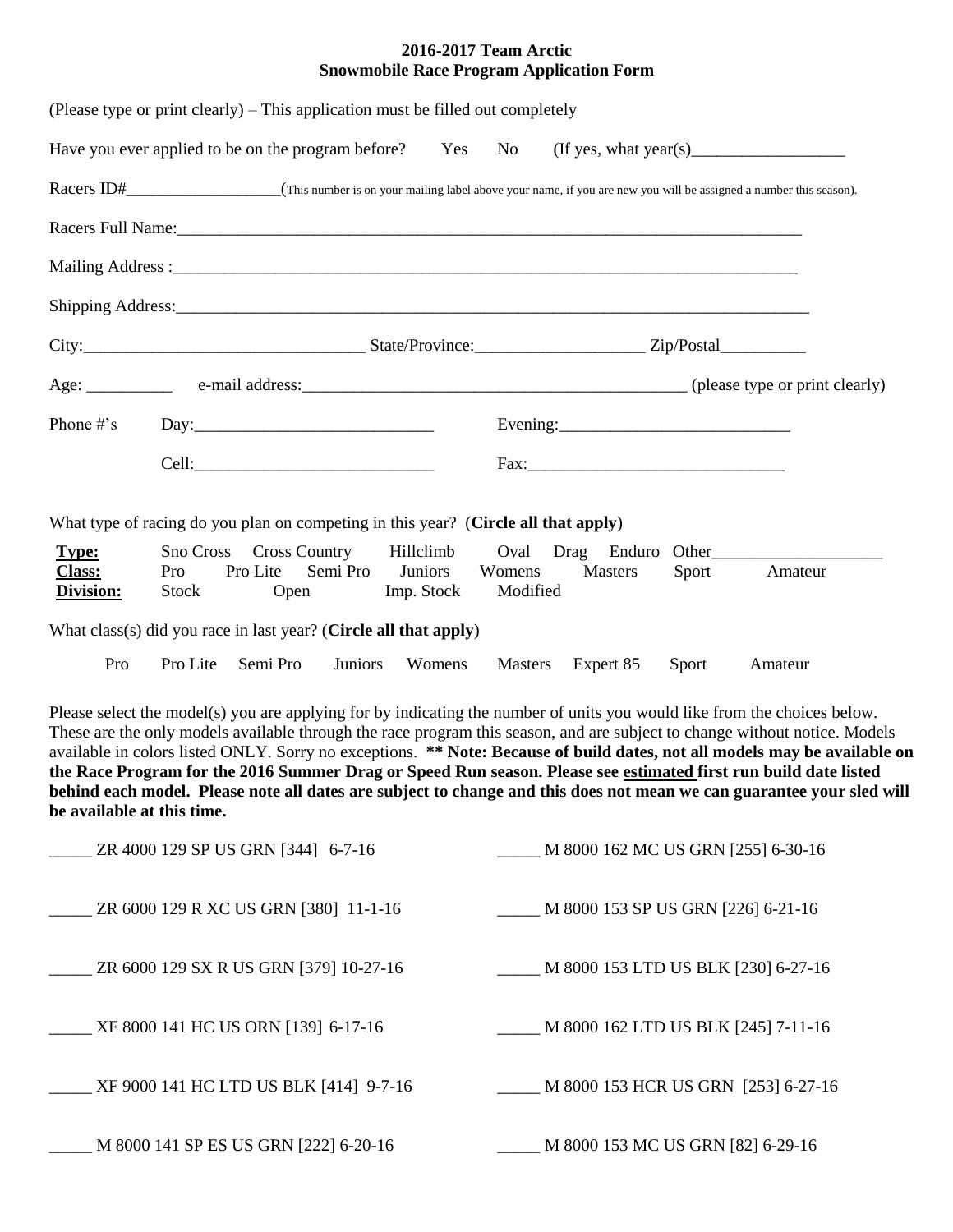|    |               | Racing Sponsors: North Communication of the Sponsors: North Communication of the Sponsors:                                                                                                                                             |                    |                                         |
|----|---------------|----------------------------------------------------------------------------------------------------------------------------------------------------------------------------------------------------------------------------------------|--------------------|-----------------------------------------|
|    |               |                                                                                                                                                                                                                                        |                    |                                         |
| 1  |               | List race association(s) you competed in last year<br><u>List race association</u> (s) you competed in last year<br><u>List</u>                                                                                                        |                    |                                         |
| 2. |               | What race association(s) will you compete in this year?<br><u>Letting and the contract of the set of the set of the set of the set of the set of the set of the set of the set of the set of the set of the set of the set of the </u> |                    |                                         |
| 3. |               |                                                                                                                                                                                                                                        |                    |                                         |
| 4. |               |                                                                                                                                                                                                                                        |                    |                                         |
| 5. | Race Location | List 5 different race events you attended in the 2015-2016 season, your place of finish & or year end points position.<br>Race Association                                                                                             | <b>Class Raced</b> | Place of Finish                         |
|    |               |                                                                                                                                                                                                                                        |                    |                                         |
|    |               |                                                                                                                                                                                                                                        |                    | <u> 1989 - Johann Barbara, martxa a</u> |
|    |               |                                                                                                                                                                                                                                        |                    |                                         |
|    |               |                                                                                                                                                                                                                                        |                    |                                         |
|    |               |                                                                                                                                                                                                                                        |                    |                                         |

I understand that my acceptance on the race program means that I will be using my snowmobile for competition purposes in a safe and professional manner and not for resale until the end of my race season. I understand that these snowmobiles are intended for competition only and warranty is void on snowmobiles purchased through the race program. I also agree that this is not a joint venture. Nothing in this agreement is to be construed to place the parties in the relationship of partners, joint ventures or agents and RACER has no power to obligate or bind Arctic Cat in any manner whatsoever I hereby verify that the proceeding information is true and correct; falsifying any information may cause immediate disqualification from any Team Arctic support.

Print Name:\_\_\_\_\_\_\_\_\_\_\_\_\_\_\_\_\_\_\_\_\_\_\_\_\_\_\_\_\_\_\_\_\_\_\_\_\_\_ Signature:\_\_\_\_\_\_\_\_\_\_\_\_\_\_\_\_\_\_\_\_\_\_\_\_\_\_\_\_\_\_\_\_\_\_\_\_\_\_\_\_\_\_